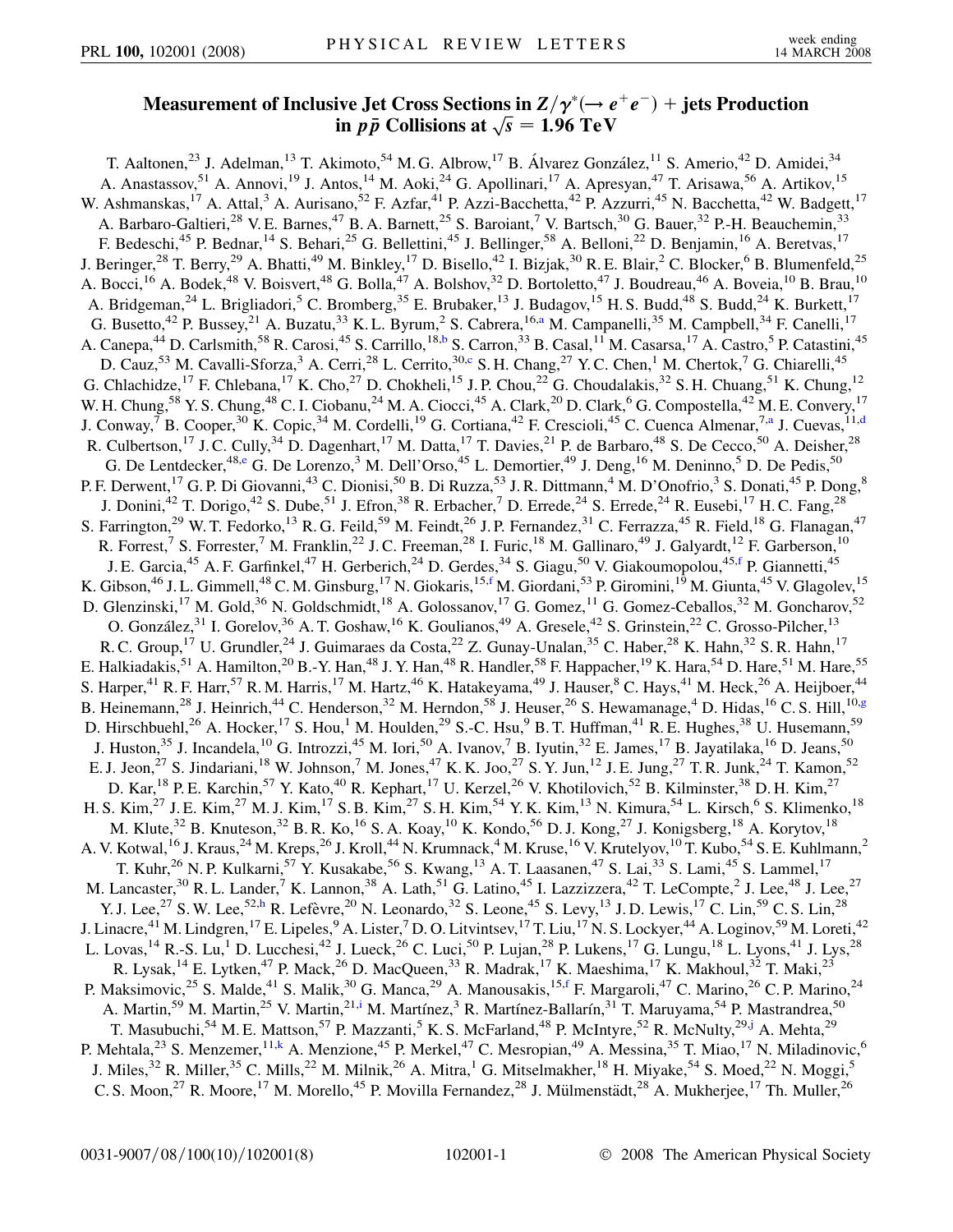<span id="page-1-2"></span><span id="page-1-1"></span><span id="page-1-0"></span>R. Mumford,<sup>25</sup> P. Murat,<sup>17</sup> M. Mussini,<sup>5</sup> J. Nachtman,<sup>17</sup> Y. Nagai,<sup>54</sup> A. Nagano,<sup>54</sup> J. Naganoma,<sup>56</sup> K. Nakamura,<sup>54</sup> I. Nakano,<sup>39</sup> A. Napier,<sup>55</sup> V. Necu[l](#page-6-11)a,<sup>16</sup> C. Neu,<sup>44</sup> M. S. Neubauer,<sup>24</sup> J. Nielsen,<sup>28,1</sup> L. Nodulman,<sup>2</sup> M. Norman,<sup>9</sup> O. Norniella,  $^{24}$  E. Nurse,  $^{30}$  S. H. Oh,  $^{16}$  Y. D. Oh,  $^{27}$  I. Oksuzian,  $^{18}$  T. Okusawa,  $^{40}$  R. Oldeman,  $^{29}$  R. Orava,  $^{23}$  K. Osterberg,  $^{23}$ S. Pagan Griso,<sup>42</sup> C. Pagliarone,<sup>45</sup> E. Palencia,<sup>17</sup> V. Papadimitriou,<sup>17</sup> A. Papaikonomou,<sup>26</sup> A. A. Paramonov,<sup>13</sup> B. Parks,<sup>38</sup> S. Pashapour,<sup>33</sup> J. Patrick,<sup>17</sup> G. Pauletta,<sup>53</sup> M. Paulini,<sup>12</sup> C. Paus,<sup>32</sup> D. E. Pellett,<sup>7</sup> A. Penzo,<sup>53</sup> T. J. Phillips,<sup>16</sup> G. Piacentino, <sup>45</sup> J. Piedra, <sup>43</sup> L. Pinera, <sup>18</sup> K. Pitts, <sup>24</sup> C. Plager, <sup>8</sup> L. Pondrom, <sup>58</sup> X. Portell, <sup>3</sup> O. Poukhov, <sup>15</sup> N. Pounder, <sup>41</sup> F. Prakoshyn,<sup>15</sup> A. Pronko,<sup>17</sup> J. Proudfoot,<sup>2</sup> F. Ptohos,<sup>17[,m](#page-6-12)</sup> G. Punzi,<sup>45</sup> J. Pursley,<sup>58</sup> J. Rademacker,<sup>41[,g](#page-6-6)</sup> A. Rahaman,<sup>46</sup> V. Ramakrishnan,<sup>58</sup> N. Ranjan,<sup>47</sup> I. Redondo,<sup>31</sup> B. Reisert,<sup>17</sup> V. Rekovic,<sup>36</sup> P. Renton,<sup>41</sup> M. Rescigno,<sup>50</sup> S. Richter,<sup>26</sup> F. Rimondi,<sup>5</sup> L. Ristori,<sup>45</sup> A. Robson,<sup>21</sup> T. Rodrigo,<sup>11</sup> E. Rogers,<sup>24</sup> S. Rolli,<sup>55</sup> R. Roser,<sup>17</sup> M. Rossi,<sup>53</sup> R. Rossin,<sup>10</sup> P. Roy,<sup>33</sup> A. Ruiz,<sup>11</sup> J. Russ,<sup>12</sup> V. Rusu,<sup>17</sup> H. Saarikko,<sup>23</sup> A. Safonov,<sup>52</sup> W. K. Sakumoto,<sup>48</sup> G. Salamanna,<sup>50</sup> O. Saltó,<sup>3</sup> L. Santi,<sup>53</sup> S. Sarkar,<sup>50</sup> L. Sartori,<sup>45</sup> K. Sato,<sup>17</sup> A. Savoy-Navarro,<sup>43</sup> T. Scheidle,<sup>26</sup> P. Schlabach,<sup>17</sup> E. E. Schmidt,<sup>17</sup> M. A. Schmidt,<sup>13</sup> M. P. Schmidt,<sup>59</sup> M. Schmitt,<sup>37</sup> T. Schwarz,<sup>7</sup> L. Scodellaro,<sup>11</sup> A. L. Scott,<sup>10</sup> A. Scribano,<sup>45</sup> F. Scuri,<sup>45</sup> A. Sedov,<sup>47</sup> S. Seidel,<sup>36</sup> Y. Seiya,<sup>40</sup> A. Semenov,<sup>15</sup> L. Sexton-Kennedy,<sup>17</sup> A. Sfyria,<sup>20</sup> S.Z. Shalhout,<sup>57</sup> M.D. Shapiro,<sup>28</sup> T. Shears,<sup>29</sup> P. F. Shepard,<sup>46</sup> D. Sherman,<sup>22</sup> M. Shimojima,<sup>54[,n](#page-6-13)</sup> M. Shochet,<sup>13</sup> Y. Shon,<sup>58</sup> I. Shreyber,<sup>20</sup> A. Sidoti,<sup>45</sup> P. Sinervo,<sup>33</sup> A. Sisakyan,<sup>15</sup> A. J. Slaughter,<sup>17</sup> J. Slaunwhite,<sup>38</sup> K. Sliwa,<sup>55</sup> J. R. Smith,<sup>7</sup> F. D. Snider,<sup>17</sup> R. Snihur,<sup>33</sup> M. Soderberg,<sup>34</sup> A. Soha,<sup>7</sup> S. Somalwar,<sup>51</sup> V. Sorin,<sup>35</sup> J. Spalding,<sup>17</sup> F. Spinella,<sup>45</sup> T. Spreitzer,<sup>33</sup> P. Squillacioti,<sup>45</sup> M. Stanitzki,<sup>59</sup> R. St. Denis,<sup>21</sup> B. Stelzer,<sup>8</sup> O. Stelzer-Chilton,<sup>41</sup> D. Stentz,<sup>37</sup> J. Strologas,<sup>36</sup> D. Stuart,<sup>10</sup> J. S. Suh,<sup>27</sup> A. Sukhanov,<sup>18</sup> H. Sun,<sup>55</sup> I. Suslov,<sup>15</sup> T. Suzuki,<sup>54</sup> A. Taffard,<sup>24,0</sup> R. Takashima,<sup>39</sup> Y. Takeuchi,<sup>54</sup> R. Tanaka,<sup>39</sup> M. Tecchio,<sup>34</sup> P. K. Teng,<sup>1</sup> K. Terashi,<sup>49</sup> J. Thom,<sup>17[,p](#page-6-15)</sup> A. S. Thompson,<sup>21</sup> G. A. Thompson,<sup>24</sup> E. Thomson,<sup>44</sup> P. Tipton,<sup>59</sup> V. Tiwari,<sup>12</sup> S. Tkaczyk,<sup>17</sup> D. Toback,<sup>52</sup> S. Tokar,<sup>14</sup> K. Tollefson,<sup>35</sup> T. Tomura,<sup>54</sup> D. Tonelli,<sup>17</sup> S. Torre,<sup>19</sup> D. Torretta,<sup>17</sup> S. Tourneur,<sup>43</sup> W. Trischuk,<sup>33</sup> Y. Tu,<sup>44</sup> N. Turini,<sup>45</sup> F. Ukegawa,<sup>54</sup> S. Uozumi,<sup>54</sup> S. Vallecorsa,<sup>20</sup> N. van Remortel,<sup>23</sup> A. Varganov,<sup>34</sup> E. Vataga,<sup>36</sup> F. Vázquez,<sup>18[,b](#page-6-1)</sup> G. Velev,<sup>17</sup> C. Vellidis,<sup>45,[f](#page-6-5)</sup> V. Veszpremi,<sup>47</sup> M. Vidal,<sup>31</sup> R. Vidal,<sup>17</sup> I. Vila,<sup>11</sup> R. Vilar,<sup>11</sup> T. Vine,<sup>30</sup> M. Vogel,<sup>36</sup> I. Volobouev,<sup>28,[h](#page-6-7)</sup> G. Volpi,<sup>45</sup> F. Würthwein,<sup>9</sup> P. Wagner,<sup>44</sup> R. G. Wagner,<sup>2</sup> R. L. Wagner,<sup>17</sup> J. Wagner-Kuhr,<sup>26</sup> W. Wagner,<sup>26</sup> T. Wakisaka,<sup>40</sup> R. Wallny,<sup>8</sup> S. M. Wang,<sup>1</sup> A. Warburton,<sup>33</sup> D. Waters,<sup>30</sup> M. Weinberger,<sup>52</sup> W. C. Wester III,<sup>17</sup> B. Whitehouse,<sup>55</sup> D. Whiteson,<sup>44[,o](#page-6-14)</sup> A. B. Wicklund,<sup>2</sup> E. Wicklund,<sup>17</sup> G. Williams,<sup>33</sup> H. H. Williams,<sup>44</sup> P. Wilson,<sup>17</sup> B. L. Winer,<sup>38</sup> P. Wittich,<sup>17[,p](#page-6-15)</sup> S. Wolbers,<sup>17</sup> C. Wolfe,<sup>13</sup> T. Wright,<sup>34</sup> X. Wu,<sup>20</sup> S. M. Wynne,<sup>29</sup> A. Yagil,<sup>9</sup> K. Yamamoto,<sup>40</sup> J. Yamaoka,<sup>51</sup> T. Yamashita,<sup>39</sup> C. Yang,<sup>59</sup> U.K. Yang,<sup>13,[q](#page-6-16)</sup> Y.C. Yang,<sup>27</sup> W.M. Yao,<sup>28</sup> G.P. Yeh,<sup>17</sup> J. Yoh,<sup>17</sup> K. Yorita,<sup>13</sup> T. Yoshida,<sup>40</sup> G. B. Yu,<sup>48</sup> I. Yu,<sup>27</sup> S. S. Yu,<sup>17</sup> J. C. Yun,<sup>17</sup> L. Zanello,<sup>50</sup> A. Zanetti,<sup>53</sup> I. Zaw,<sup>22</sup> X. Zhang,<sup>24</sup>

Y. Zheng, $^{8,r}$  $^{8,r}$  $^{8,r}$  and S. Zucchelli<sup>5</sup>

(CDF Collaboration)

<sup>1</sup>*Institute of Physics, Academia Sinica, Taipei, Taiwan 11529, Republic of China*<br><sup>2</sup><sup>4</sup> *Languna National Laboratory, Argonna Illinois 60430, USA* 

<span id="page-1-6"></span><span id="page-1-5"></span><span id="page-1-4"></span><span id="page-1-3"></span>*Argonne National Laboratory, Argonne, Illinois 60439, USA*<br><sup>3</sup> *Argonne National Laboratory, Argonne, Illinois 60439, USA*<sup>3</sup>

*Institut de Fisica d'Altes Energies, Universitat Autonoma de Barcelona, E-08193, Bellaterra (Barcelona), Spain* <sup>4</sup>

*Baylor University, Waco, Texas 76798, USA* <sup>5</sup>

<sup>5</sup>Istituto Nazionale di Fisica Nucleare, University of Bologna, I-40127 Bologna, Italy

*Brandeis University, Waltham, Massachusetts 02254, USA* <sup>7</sup>

*University of California, Davis, Davis, California 95616, USA* <sup>8</sup>

*University of California, Los Angeles, Los Angeles, California 90024, USA* <sup>9</sup>

<sup>9</sup>University of California, San Diego, La Jolla, California 92093, USA<br>
<sup>10</sup>University of California, Santa Barbara, Santa Barbara, California 93106, USA<br>
<sup>11</sup>Instituto de Eisica de Cantabria, CSIC-University of Cantabri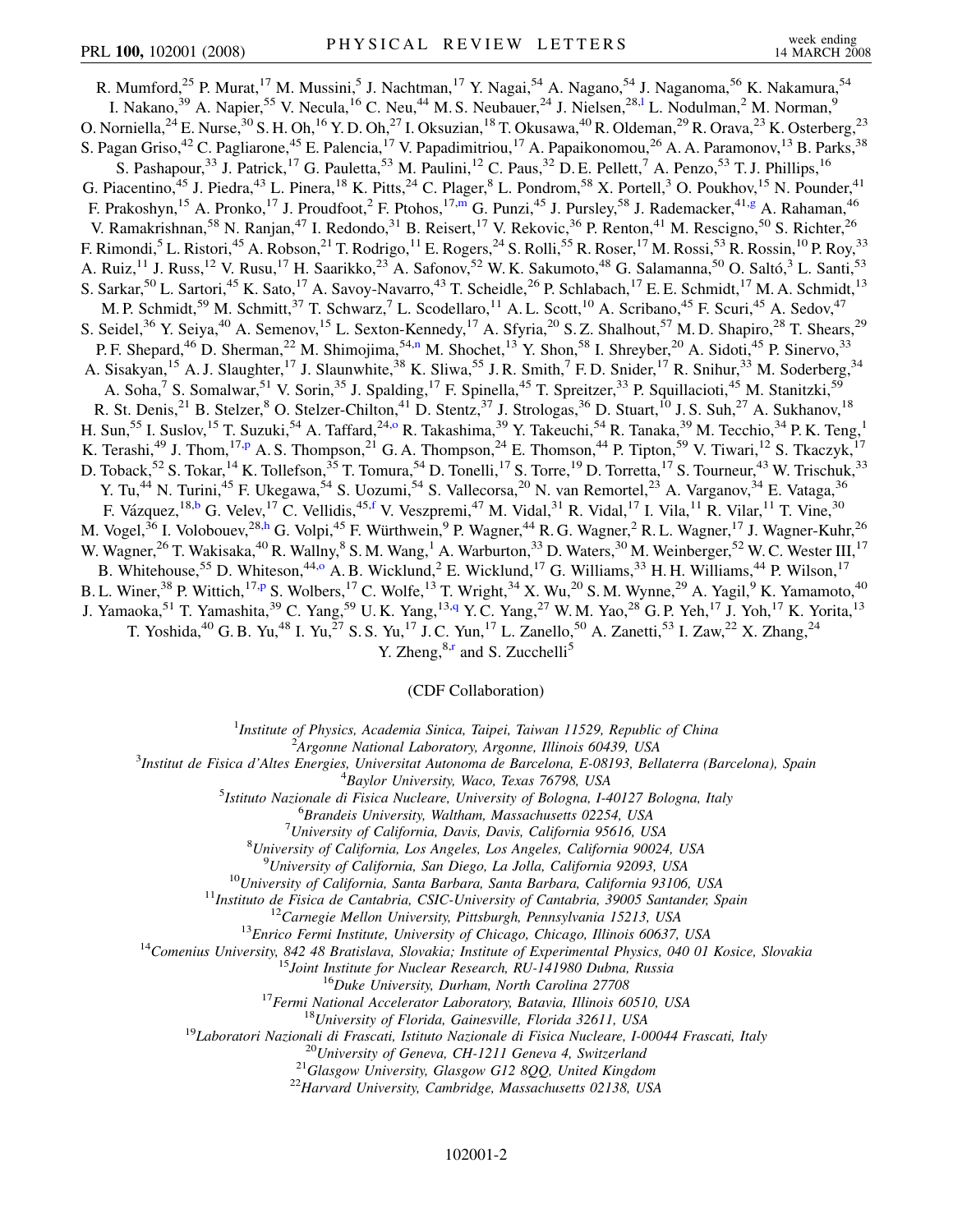<sup>23</sup>*Division of High Energy Physics, Department of Physics, University of Helsinki and Helsinki Institute of Physics,* FIN-00014, Helsinki, Finland<br><sup>24</sup>University of Illinois, Urbana, Illinois 61801, USA<br><sup>25</sup>The Johns Hopkins University, Baltimore, Maryland 21218, USA<br><sup>26</sup>Institut für Experimentelle Kernphysik, Universität Karlsruhe, 76128 *Seoul National University, Seoul 151-742, Korea; Sungkyunkwan University, Suwon 440-746, Korea; Korea Institute of Science and Technology Information, Daejeon, 305-806, Korea;* <sup>28</sup>Ernest Orlando Lawrence Berkeley National Laboratory, Berkeley, California 94720, USA<br><sup>29</sup>University of Liverpool, Liverpool L69 7ZE, United Kingdom<br><sup>30</sup>University College London, London WCIE 6BT, United Kingdom<br><sup>31</sup>C <sup>33</sup>Institute of Particle Physics: McGill University, Montréal, Canada H3A 2T8; and University of Toronto, Toronto, Canada M5S 1A7<br><sup>34</sup>University of Michigan, Ann Arbor, Michigan 48109, USA<br><sup>35</sup>Michigan State University, East Lansing, Michigan 48824, USA<br><sup>36</sup>University of New Mexico, Albuquerque, New <sup>41</sup>University of Oxford, Oxford OX1 3RH, United Kingdom<br><sup>42</sup>University of Padova, Istituto Nazionale di Fisica Nucleare, Sezione di Padova-Trento, I-35131 Padova, Italy<br><sup>43</sup>LPNHE, Universite Pierre et Marie Curie/IN2P3-C <sup>47</sup>Purdue University, West Lafayette, Indiana 47907, USA<br><sup>48</sup>University of Rochester, Rochester, New York 14627, USA<br><sup>48</sup>University of Rochester, Rochester, New York 14627, USA<br><sup>50</sup>Ustituto Nazionale di Fisica Nucleare, <sup>59</sup>*Yale University, New Haven, Connecticut 06520, USA* (Received 23 November 2007; published 11 March 2008) Inclusive jet cross sections in  $Z/\gamma^*$  events, with  $Z/\gamma^*$  decaying into an electron-positron pair, are measured as a function of jet transverse momentum and jet multiplicity in  $p\bar{p}$  collisions at  $\sqrt{s} = 1.96$  TeV with the upgraded Collider Detector at Fermilab in run II, based on an integrated luminosity of 1.7  $fb^{-1}$ . The measurements cover the rapidity region  $|y^{jet}| < 2.1$  and the transverse momentum range  $p_T^{jet} >$ 30 GeV/c. Next-to-leading order perturbative QCD predictions are in good agreement with the measured cross sections. PRL 100, 102001 (2008) PHYSICAL REVIEW LETTERS week ending

DOI: [10.1103/PhysRevLett.100.102001](http://dx.doi.org/10.1103/PhysRevLett.100.102001) PACS numbers: 13.85.-t, 12.38.Qk, 13.87.-a

The measurement of the inclusive production of collimated jets of hadrons in association with a  $Z/\gamma^*$  boson in  $p\bar{p}$  collisions provides a stringent test of perturbative quantum chromodynamics (pQCD) [[1](#page-6-18)], and is sensitive to the presence of new particles decaying into  $Z/\gamma^*$  + jets final states. At the leading order (LO) in pQCD,  $Z/\gamma^*$  + jet events are driven by the processes  $gq \rightarrow$   $Z/\gamma^* + q$  and  $q\overline{q} \rightarrow Z/\gamma^* + g$ , while higher orders contributions, including additional parton radiation, produce mutiple jets in the final state. Next-to-leading order (NLO) pQCD predictions [[2](#page-6-19)] for  $Z/\gamma^*$  + jets production are only available for jet multiplicities  $N_{jet}$  up to  $N_{jet} = 2$ . The understanding of  $Z/\gamma^*$  + jets final states from data is therefore crucial since they also constitute important irre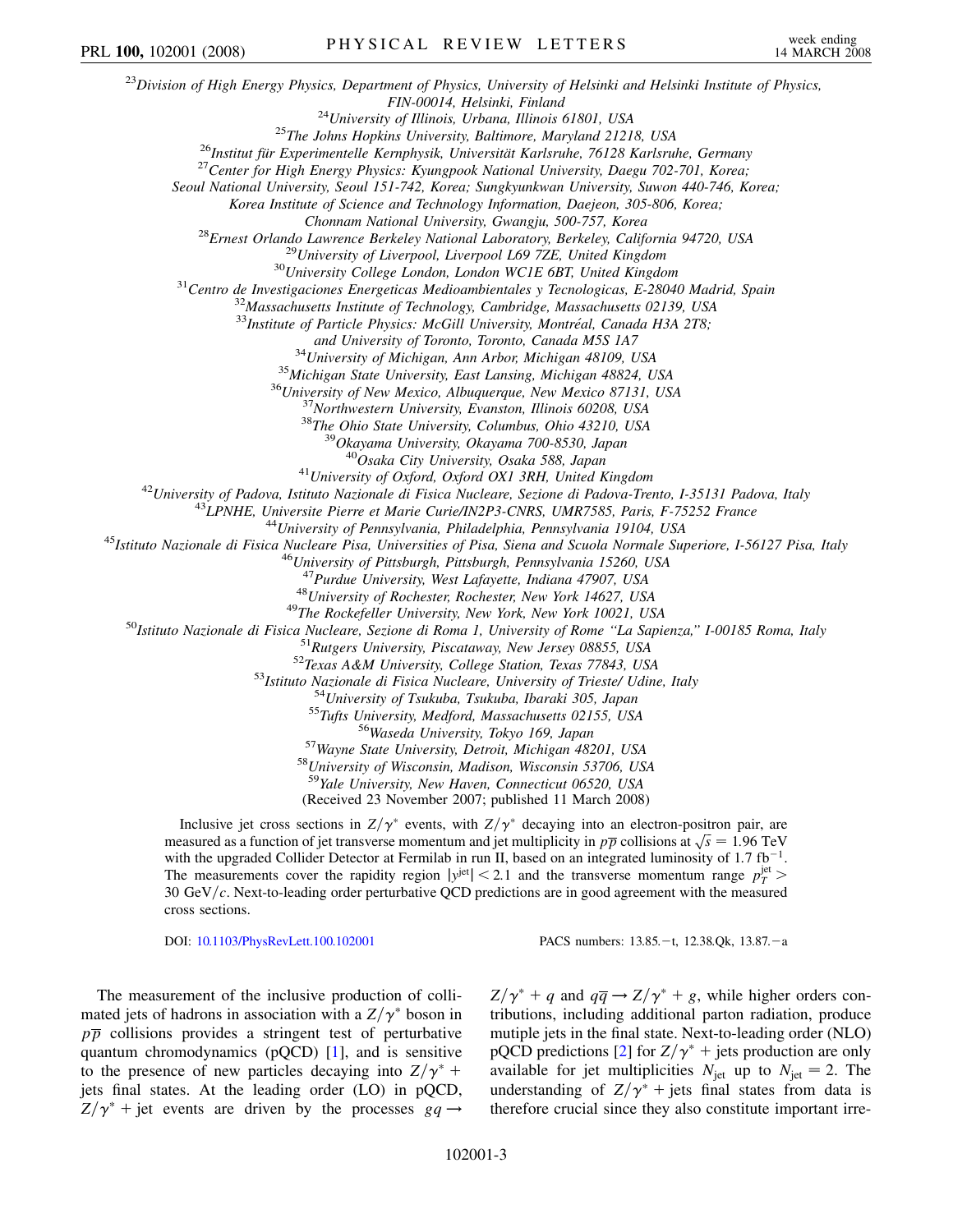ducible backgrounds in searches for new physics. Previous results [[3\]](#page-6-20) from run I at the Tevatron have been compared with LO plus parton shower Monte Carlo predictions affected by large scale uncertainties. This Letter reports new and more precise measurements of the inclusive jet cross sections in  $Z/\gamma^*(\rightarrow e^+e^-)$  production using 1.7 fb<sup>-1</sup> of data collected by the CDF experiment in run II. The data are compared to NLO pQCD predictions including nonperturbative contributions.

The CDF II detector is described in detail elsewhere [[4\]](#page-6-21). The detector has a charged particle tracking system immersed in a 1.4 T magnetic field aligned coaxially with the beam line that provides tracking coverage in the pseudor-apidity [[5](#page-6-22)] range  $|\eta| \le 2$ . Segmented sampling calorimeters, arranged in a projective tower geometry, surround the tracking system and measure the energy of interacting particles for  $|\eta|$  < 3.6. The central electromagnetic and hadronic calorimeters cover the region  $|\eta|$  < 1, while the end-wall hadronic calorimeter provides forward coverage out to  $|\eta|$  < 1.3. Forward electromagnetic and hadronic calorimeters cover the regions  $1.1 < |\eta| < 3.6$  and  $1.3 <$  $|\eta|$  < 3.6, respectively. The calorimeters are instrumented with finely segmented detectors to measure the shower profile at a longitudinal depth close to the location of a typical electromagnetic shower maximum. Cherenkov counters in the region  $3.7 < |\eta| < 4.7$  measure the number of inelastic  $p\overline{p}$  collisions to compute the luminosity [[6\]](#page-6-23).

Samples of simulated inclusive  $Z/\gamma^*(\rightarrow e^+e^-)$  + jets events are generated using the PYTHIA 6.216 [\[7\]](#page-6-24) Monte Carlo generator. CTEQ5L [\[8\]](#page-6-25) parton distribution functions (PDFs) are used for the proton and antiproton. The PYTHIA samples are created using a special tuned set of parameters, denoted as PYTHIA-TUNE A [\[9](#page-6-26)], that includes enhanced contributions from initial-state gluon radiation and secondary parton interactions between proton and antiproton beam remnants and provides an accurate description of the measured jet shapes and energy flows in  $Z/\gamma^*(\rightarrow e^+e^-)$  + jets final states [\[10\]](#page-6-27). Monte Carlo samples for background processes are generated using PYTHIA-TUNE A. The samples are passed through a full CDF detector simulation (based on GEANT3 [[11](#page-6-28)] where the GFLASH  $[12]$  $[12]$  $[12]$  package is used to simulate the energy deposition in the calorimeters) and reconstructed and analyzed with the same analysis chain as for the data.

Events are collected using a three-level trigger system [\[13\]](#page-6-30). At the first-level trigger, events are required to have a central electromagnetic calorimeter cluster  $(|\eta| < 1)$  with  $E_T$  [[5\]](#page-6-22) above 8 GeV and an associated track with  $p_T^{\text{track}}$ above 8 GeV/ $c$ . Similarly, at the second-level (third-level) trigger, a central electromagnetic cluster with  $E_T$ 16 GeV  $(E_T > 18 \text{ GeV})$  and an associated track with  $p_T^{\text{track}} > 8 \text{ GeV}/c$  ( $p_T^{\text{track}} > 9 \text{ GeV}/c$ ) are required. The events are then required to have two electrons [[14\]](#page-6-31) with  $E_T^e > 25$  GeV and a reconstructed invariant mass in the range  $66 < M_{ee} < 116 \text{ GeV}/c^2$  around the *Z* boson mass. The electron candidates are reconstructed using criteria described in [\[15\]](#page-6-32). In this study, one electron is required to be central  $(|\eta^e| < 1)$  and fulfill tight selection cuts, while the second electron is required to pass a looser selection and to be either central (CC final-state configuration) or forward with  $1.2 < |\eta^e| < 2.8$  (CF finalstate configuration). The trigger efficiencies for CC and CF configurations are  $99.96 \pm 0.01\%$  and  $97.9 \pm 0.3\%$ , respectively. The events are selected to have a reconstructed primary vertex with *z* position within 60 cm around the nominal interaction point, and at least one jet with corrected transverse momentum  $p_{T,\text{cor}}^{\text{jet}} > 30 \text{ GeV}/c$ (see below), rapidity [[5\]](#page-6-22) in the range  $|y_{\text{cal}}^{\text{jet}}| < 2.1$ , and  $\Delta R_{e-jet} > 0.7$ , where  $\Delta R_{e-jet}$  denotes the distance (*y* –  $\phi$  space) between the jet and each of the two electrons in the final state. The final sample contains 6203, 650, 57, and 2 events with at least one, two, three, and four jets, respectively.

Jets are reconstructed in data and Monte Carlo simulated events using calorimeter towers with transverse momenta  $[16]$  above 0.1 GeV/c. The towers associated with the reconstructed electrons in the final state are excluded from the jet search. Jets are searched for using the midpoint algorithm [\[17\]](#page-7-1) with cone radius  $R = 0.7$  and a merging/ splitting fraction of 0.75, starting from seed towers with transverse momenta above 1 GeV $/c$ . The same algorithm is applied to the final state particles in the Monte Carlo generated events, excluding  $Z/\gamma^*$  decay products, to define jets at the hadron level [[18](#page-7-2)].

The rapidity and azimuthal angle of the jets,  $y_{\text{cal}}^{\text{jet}}$  and  $\phi_{\text{cal}}^{\text{jet}}$ , are well reconstructed in the calorimeter with a resolution better than 0.05 units in both *y* and  $\phi$ . The measured jet transverse momentum  $p_{T,\text{cal}}^{\text{jet}}$  systematically underestimates that of the hadron-level jet. For  $p_{T,\text{cal}}^{\text{jet}}$  values about 30 GeV $/c$ , the jet transverse momentum is underestimated by about 30%. The systematic shift decreases with increasing  $p_{T,\text{cal}}^{\text{jet}}$  down to about 11% for  $p_{T,\text{cal}}^{\text{jet}}$  >  $200 \text{ GeV}/c$ . This is mainly attributed to the presence of inactive material and the noncompensating nature of the calorimeter [\[19\]](#page-7-3). An average correction, as a function of  $p_{T,\text{cal}}^{\text{jet}}$  and  $y_{\text{cal}}^{\text{jet}}$ , is applied to the measured  $p_{T,\text{cal}}^{\text{jet}}$  to account for these effects [\[20\]](#page-7-4). The measured  $p_{T,\text{cal}}^{\text{jet}}$  also includes contributions from multiple  $p\bar{p}$  interactions per crossing at high instantaneous luminosity. Multiple interactions are identified via the presence of additional primary vertices reconstructed from charged particles. For each jet,  $p_{T,\text{cal}}^{\text{jet}}$  is corrected for this effect by removing a certain amount of transverse momentum,  $\delta_{p_T}^{\text{mi}} = 1.06 \pm 0.32 \text{ GeV}/c$ , for each additional primary vertex in the event, as determined from data [\[20\]](#page-7-4).

The main backgrounds to the  $Z/\gamma^*(\rightarrow e^+e^-)$  + jets sample arise from inclusive jets and  $W +$  jets events, and are estimated from the data. First, an inclusive jet data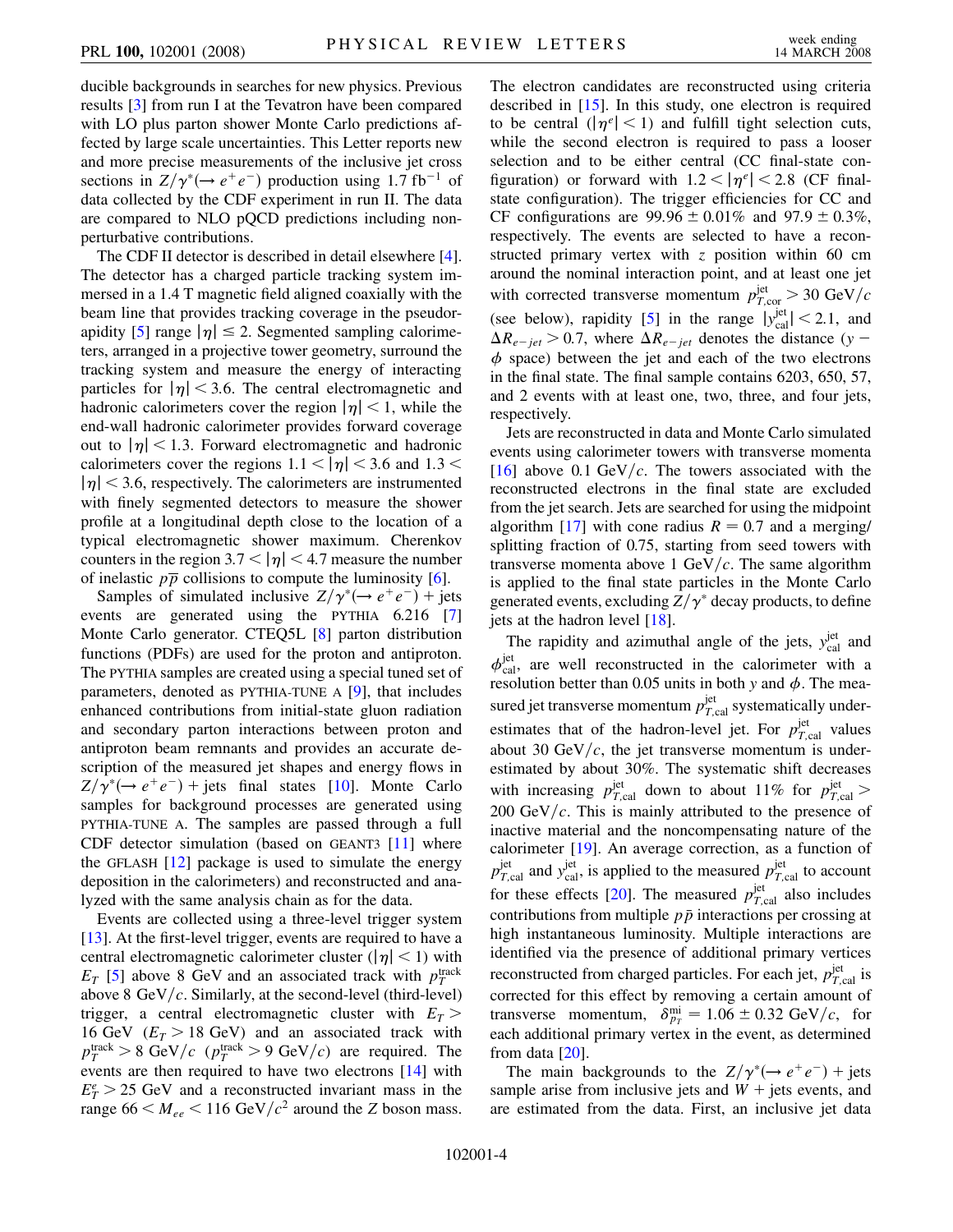sample is employed to estimate the probability  $f_e^{\text{jet}}$  for a jet to pass a given electron selection. The probabilities are parametrized as a function of  $p_{T,\text{cal}}^{\text{jet}}$  and are typically around 0.001 (0.02) for tight (loose) central electrons and 0.005 for forward electrons. Second, a sample of events in data with exactly one reconstructed tight central electron is selected. For each jet in the event, the  $E_T^e$  of a fake electron is determined, and the invariant mass of the tightcentral electron and jet final state is then computed. Event-by-event, all electron-jet combinations that fulfill the  $E_T^e$  cuts and with an invariant mass within 66  $\lt$  $M_{e-jet}$  < 116 GeV/ $c^2$  are considered in the background calculation, where each combination is weighted by the corresponding  $f_e^{\text{jet}}$  value and divided by the number of accepted electron-jet combinations in the event. The total inclusive jets and  $W$  + jets background is then computed in each measured distribution. Other background contributions from  $t\bar{t}$ ,  $Z/\gamma^*(\rightarrow e^+e^-) + \gamma$ , *WW*, *WZ*, *ZZ*, and  $Z/\gamma^*(\rightarrow \tau^+\tau^-)$  + jets final states are estimated using Monte Carlo samples. The total background in inclusive  $Z/\gamma^*(\rightarrow e^+e^-)$  + jets production is about 12% for  $N_{\text{jet}} \geq 1$ , and increases up to about 17% for  $N_{\text{jet}} \geq 3$ .

Raw inclusive jet differential cross sections as a function of  $p_{T,\text{cor}}^{\text{jet}}$  are defined as  $d\sigma/dp_{T,\text{cor}}^{\text{jet}} = \frac{1}{\mathcal{L}} \times (N_{\text{jet}}^{\text{cor}}/\Delta p_{T,\text{cor}}^{\text{jet}})$ , where  $N_{\rm jet}^{\rm cor}$  denotes the total number of jets in a given  $p_{T,\rm cor}^{\rm jet}$ bin,  $p_{T,\text{cor}}^{\text{jet}}$  is the size of the bin, and  $\mathcal L$  is the luminosity.  $N<sub>jet</sub><sup>cor</sup>$  is corrected bin-by-bin for background contributions and trigger inefficiencies. The measured cross sections are then corrected for acceptance and smearing effects back to the hadron level using PYTHIA-TUNE A Monte Carlo event samples, and a bin-by-bin unfolding procedure that also accounts for the efficiency of the  $Z/\gamma^*(\rightarrow e^+e^-)$  selection criteria. The final results refer to hadron-level jets with  $p_T^{\text{jet}} > 30 \text{ GeV}/c$  and  $|y^{\text{jet}}| < 2.1$ , in a limited and welldefined kinematic range for the  $Z/\gamma^*$  decay products:  $E_T^e > 25$  GeV,  $|\eta^{e1}| < 1.0$ ,  $|\eta^{e2}| < 1.0$  or  $1.2 < |\eta^{e2}| <$ 2.8,  $66 < M_{ee} < 116 \text{ GeV}/c^2$ , and  $\Delta R_{e-jet} > 0.7$ . In order to avoid any bias on the correction factors due to the particular PDF set used, which translates into slightly different simulated  $p_{T,\text{cal}}^{\text{jet}}$  distributions, the PYTHIA-TUNE A Monte Carlo event sample is reweighted until it accurately follows the measured  $p_{T,\text{cal}}^{\text{jet}}$  spectra. The unfolding factors  $U(p_{T,\text{cor}}^{\text{jet}}) = \frac{d\sigma}{dp_T^{\text{jet}}} / \frac{d\sigma}{dp_{T,\text{cor}}^{\text{jet}}}$  are computed separately for the different measurements and vary between 2.0 at low  $p_T^{\text{jet}}$  and 2.3 at high  $p_T^{\text{jet}}$ .

A detailed study of the systematic uncertainties was carried out  $[10]$ . A  $\pm 1.5\%$  uncertainty on the trigger efficiency translates into  $\pm 1.5\%$  and  $\pm 0.06\%$  uncertainties on the cross sections for CF and CC configurations, respectively. The uncertainty on the  $p_T^{\text{jet}}$  dependence of the electron identification efficiency introduces a  $\pm 5\%$  uncertainty on both CC and CF results. The measured jet en-

ergies are varied by  $\pm 2\%$  at low  $p_{T,\text{cal}}^{\text{jet}}$  to  $\pm 2.7\%$  at high  $p_{T,\text{cal}}^{\text{jet}}$  to account for the uncertainties on the absolute energy scale in the calorimeter [[20](#page-7-4)]; this introduces uncertainties on the final measurements which vary between  $\pm 5\%$  at low  $p_T^{\text{jet}}$  and  $\pm 12\%$  at high  $p_T^{\text{jet}}$ . The  $y^{\text{jet}}$  dependence of the average correction applied to  $p_{T,\text{cal}}^{\text{jet}}$  introduces a  $\pm 2\%$  uncertainty on the measured cross sections, approximately independent of  $p_T^{\text{jet}}$ . The uncertainty on  $\delta_{p_T}^{\text{min}}$ has a negligible effect on the measured cross sections. The uncertainty on the  $p_{T,\text{cal}}^{\text{jet}}$  dependence of  $f_e^{\text{jet}}$  introduces a  $\pm 15\%$  uncertainty on the inclusive jets and  $W +$  jets background estimation, that translates into a less than 2% uncertainty on the measured cross sections. A conservative  $\pm 30\%$  uncertainty on the normalization of the rest of the background contributions, as extracted from Monte Carlo samples, introduces a less than 1% effect on the final results. If the unfolding procedure is carried out using unweighted PYTHIA-TUNE A, the effect on the measured cross sections is less than 1%. Positive and negative deviations with respect to the nominal cross section values are added separately in quadrature to define the total systematic uncertainty. The final results are obtained from the combination of CC and CF measurements. Finally, a 5*:*8% uncertainty on the total luminosity [[15](#page-6-32)] is included in the measured cross sections.

Figure  $1(a)$  shows the measured inclusive jet differential cross sections as a function of  $p_T^{\text{jet}}$  in  $Z/\gamma^*(\rightarrow e^+e^-)$  + jets production, with  $N_{\text{jet}} \geq 1$  and  $N_{\text{jet}} \geq 2$ , compared to NLO pQCD predictions. The data are reported in Table [I](#page-5-1). The cross sections decrease by more than 3 orders of magnitude as  $p_T^{\text{jet}}$  increases from 30 GeV/c up to about 300 GeV/c. The NLO pQCD predictions are computed using the MCFM program [[2\]](#page-6-19) with CTEQ6.1M PDFs [\[21\]](#page-7-5), with the renormalization and factorization scales set to  $\mu^2 =$  $M_Z^2 + p_T^2(Z)$ , and using a midpoint algorithm with  $R =$ 0.7 and  $R_{\text{sep}} = 1.3$  [\[22\]](#page-7-6) to reconstruct jets at the parton level. Values for  $R_{\text{sep}}$  between 1.0 and 2.0 change the theoretical prediction by less than 2%. A variation of  $\mu$ by a factor of two (half) reduces (increases) the theoretical predictions by 10% to 15%. The uncertainties on the NLO pQCD predictions due to the PDFs were computed using the Hessian method [\[23](#page-7-7)]. They vary from  $\pm 4\%$  at low  $p_T^{\text{jet}}$ to  $\pm 10\%$  at high  $p_T^{\text{jet}}$ .

The theoretical predictions include parton-to-hadron correction factors  $C_{\text{had}}(N_{\text{jet}}, p_T^{\text{jet}})$  that approximately account for nonperturbative contributions from the underlying event and fragmentation into hadrons (see Table [I\)](#page-5-1). In each measurement,  $C_{\text{had}}$  is estimated using the PYTHIA-TUNE A Monte Carlo samples, as the ratio between the nominal  $p_T^{\text{jet}}$  distribution and the one obtained by turning off both the interactions between proton and antiproton remnants and the string fragmentation in the Monte Carlo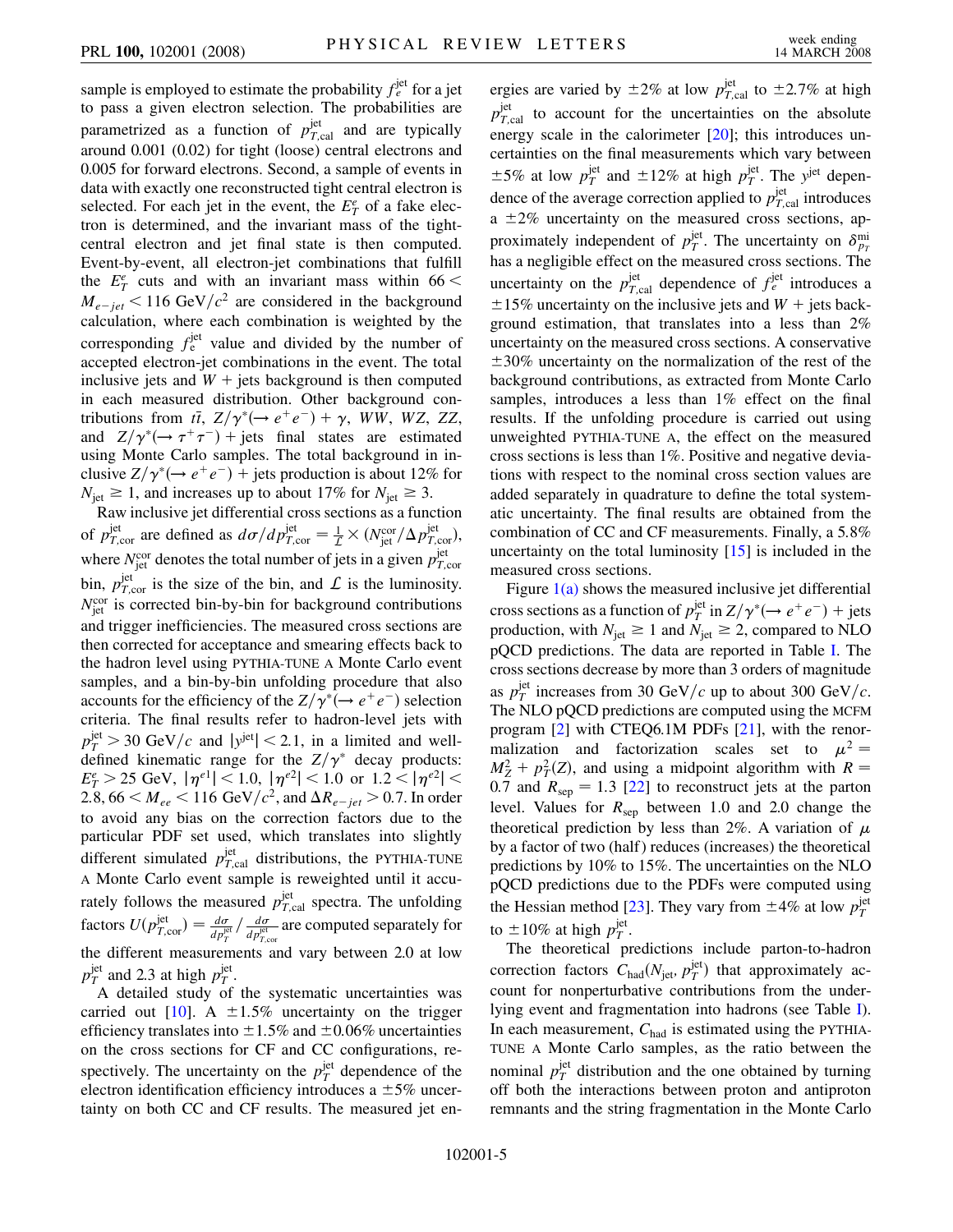

<span id="page-5-0"></span>FIG. 1 (color online). (a) Measured inclusive jet differential cross section as a function of  $p_T^{\text{jet}}$  (black dots) in  $Z/\gamma^*$  ( $\rightarrow$  $e^+e^-$ ) + jets with  $N_{jet} \ge 1$ , 2 compared to NLO pQCD predictions (open circles). For clarity, the measurement for  $N_{\text{jet}} \geq 1$  is scaled up  $(\times 20)$ . The shaded bands show the total systematic uncertainty, except for the 5*:*8% luminosity uncertainty. (b) and (c) Data/theory ratio as a function of  $p_T^{\text{jet}}$  for  $N_{\text{jet}} \ge 1$  and  $N_{\text{jet}} \ge$ 2, respectively. The dashed and dotted lines indicate the PDF uncertainty and the variation with  $\mu$  of the NLO pQCD predictions, respectively.

samples. The correction decreases as  $p_T^{\text{jet}}$  increases from about 1.2 (1.26) at  $p_T^{\text{jet}}$  of 30 GeV/c to 1.02 (1.01) for  $p_T^{\text{jet}} > 200 \text{ GeV}/c$  for  $N_{\text{jet}} \ge 1$  ( $N_{\text{jet}} \ge 2$ ), and is dominated by the underlying event contribution. In order to estimate the uncertainty on  $C_{\text{had}}$ , PYTHIA samples are generated with a different set of parameters, denoted as TUNE DW [\[24\]](#page-7-8), that governs the underlying event activity and also describes the  $Z/\gamma^*(\rightarrow e^+e^-)$  + jets final states. The uncertainty on  $C_{\text{had}}$  is about 10% (17%) at low  $p_T^{\text{jet}}$  and goes down to 1% at high  $p_T^{\text{jet}}$  for  $N_{\text{jet}} \ge 1$  ( $N_{\text{jet}} \ge 2$ ). The ratios between data and theory as a function of  $p_T^{\text{jet}}$  are shown in Figs.  $1(b)$  and  $1(c)$ . Good agreement is observed between the measured cross sections and the nominal theoretical predictions. A  $\chi^2$  test, where the sources of systematic uncertainty on the data are considered independent but fully correlated across  $p_T^{\text{jet}}$  bins, and the uncertainty on

<span id="page-5-1"></span>TABLE I. Measured inclusive jet differential cross section in  $Z/\gamma^*(\rightarrow e^+e^-)$ +jets production as a function of  $p_T^{\text{jet}}$  with  $N_{\text{jet}} \ge$ 1 and  $N_{\text{jet}} \geq 2$ . The systematic uncertainties are fully correlated  $\alpha$ cross  $p_T^{\text{jet}}$  bins. The parton-to-hadron correction factors  $C_{\text{had}}(p_T^{\text{jet}}, N_{\text{jet}})$  are applied to the pQCD predictions.

| $p_T^{\text{jet}}$<br>[GeV/c] | $\frac{d\sigma}{dp_{\tau}^{\text{jet}}}$ $\pm$ (stat) $\pm$ (syst) $\pm$ (lum)<br>[fb/(GeV/c)] | $C_{\text{had}} \pm (\text{stat}) \pm (\text{syst})$<br>$parton \rightarrow hadron$ |
|-------------------------------|------------------------------------------------------------------------------------------------|-------------------------------------------------------------------------------------|
|                               | $Z/\gamma^*(\rightarrow e^+e^-)$ + jets                                                        | $(N_{\text{jet}} \geq 1)$                                                           |
| $30 - 35$                     | $413.3 \pm 13.3_{-313}^{+30.4} \pm 24.0$                                                       | $1.209 \pm 0.010 \pm 0.134$                                                         |
| $35 - 41$                     | $263.3 \pm 9.4^{+18.3}_{-17.4} \pm 15.3$                                                       | $1.146 \pm 0.010 \pm 0.096$                                                         |
| $41 - 47$                     | $178.3 \pm 7.5^{+12.0}_{-11.6} \pm 10.3$                                                       | $1.114 \pm 0.011 \pm 0.077$                                                         |
| $47 - 54$                     | $128.5 \pm 5.9^{+8.7}_{-8.4} \pm 7.5$                                                          | $1.097 \pm 0.012 \pm 0.066$                                                         |
| $54 - 62$                     | $80.5 \pm 4.3^{+5.5}_{-6.0} \pm 4.7$                                                           | $1.086 \pm 0.013 \pm 0.059$                                                         |
| $62 - 72$                     | $52.5 \pm 3.2^{+4.4}_{-4.3} \pm 3.0$                                                           | $1.078 \pm 0.013 \pm 0.053$                                                         |
| $72 - 83$                     | $34.2 \pm 2.4^{+2.5}_{-2.8} \pm 2.0$                                                           | $1.072 \pm 0.015 \pm 0.049$                                                         |
| $83 - 110$                    | $16.0 \pm 1.1_{-1.3}^{+1.5} \pm 0.9$                                                           | $1.063 \pm 0.012 \pm 0.043$                                                         |
| $110 - 146$                   | $4.9 \pm 0.5^{+0.5}_{-0.5} \pm 0.3$                                                            | $1.051 \pm 0.012 \pm 0.035$                                                         |
| $146 - 195$                   | $1.1 \pm 0.2^{+0.1}_{-0.1} \pm 0.06$                                                           | $1.040 \pm 0.008 \pm 0.027$                                                         |
| $195 - 400$                   | $0.08 \pm 0.03_{-0.01}^{+0.01} \pm 0.005$                                                      | $1.021 \pm 0.005 \pm 0.013$                                                         |
|                               | $Z/\gamma^*(\rightarrow e^+e^-)$ + jets                                                        | $(N_{\text{jet}} \geq 2)$                                                           |
| $30 - 38$                     | $52.9 \pm 3.5^{+5.3}_{-4.6} \pm 3.1$                                                           | $1.262 \pm 0.022 \pm 0.217$                                                         |
| $38 - 47$                     | $37.0 \pm 2.8^{+2.9}_{-2.8} \pm 2.1$                                                           | $1.207 \pm 0.024 \pm 0.169$                                                         |
| $47 - 59$                     | $21.2 \pm 1.8_{-1.9}^{+1.9} \pm 1.2$                                                           | $1.164 \pm 0.025 \pm 0.130$                                                         |
| $59 - 79$                     | $10.5 \pm 1.0^{+0.9}_{-1.0} \pm 0.6$                                                           | $1.123 \pm 0.024 \pm 0.093$                                                         |
| $79 - 109$                    | $5.7 \pm 0.6^{+0.7}_{-0.5} \pm 0.3$                                                            | $1.087 \pm 0.026 \pm 0.062$                                                         |
| $109 - 179$                   | $0.88 \pm 0.15^{+0.09}_{-0.10} \pm 0.05$                                                       | $1.052 \pm 0.020 \pm 0.030$                                                         |
| $179 - 300$                   | $0.15 \pm 0.04_{-0.02}^{+0.02} \pm 0.009$                                                      | $1.026 \pm 0.010 \pm 0.008$                                                         |
|                               |                                                                                                |                                                                                     |

 $C_{\text{had}}$  is also included, gives a  $\chi^2$  probability of 99% (22%) for  $N_{\text{jet}} \geq 1$  ( $N_{\text{jet}} \geq 2$ ).

Figure [2](#page-6-33) shows the cross sections  $\sigma_{N_{\text{tot}}}$  for  $Z/\gamma^*(\rightarrow e^+e^-)$  + jets events up to  $N_{jet} \ge 3$ . The measured event cross sections are  $\sigma_1 = 7003 \pm$  $146(stat)_{-470}^{+483}(syst) \pm 406($  $\sigma_2$  = 695  $\pm$  $37(stat)^{+59}_{-60}(syst) \pm 40($ and  $\sigma_3 = 60 \pm$  $11(stat)^{+8}_{-8}(syst) \pm 3.5(lum)$  fb, for  $N_{jet} \ge 1$ ,  $N_{jet} \ge 2$ , and  $N_{\text{jet}} \geq 3$ , respectively. The data are compared to LO and NLO pQCD predictions. The parton-to-hadron nonperturbative corrections vary between 1.1 and 1.4 as  $N_{\text{jet}}$ increases. The LO pQCD predictions underestimate the measured cross sections by a factor about 1.4 approximately independent of  $N_{jet}$ . For  $N_{jet} \ge 1$  and  $N_{jet} \ge 2$ , this corresponds to  $\chi^2$  probabilities of 0.07% and 2.7%, respectively. Good agreement is observed between data and NLO pQCD predictions, with  $\chi^2$  probabilities better than 83%.

In summary, we report new results on inclusive jet production in  $Z/\gamma^*(\rightarrow e^+e^-)$  events in  $p\overline{p}$  collisions at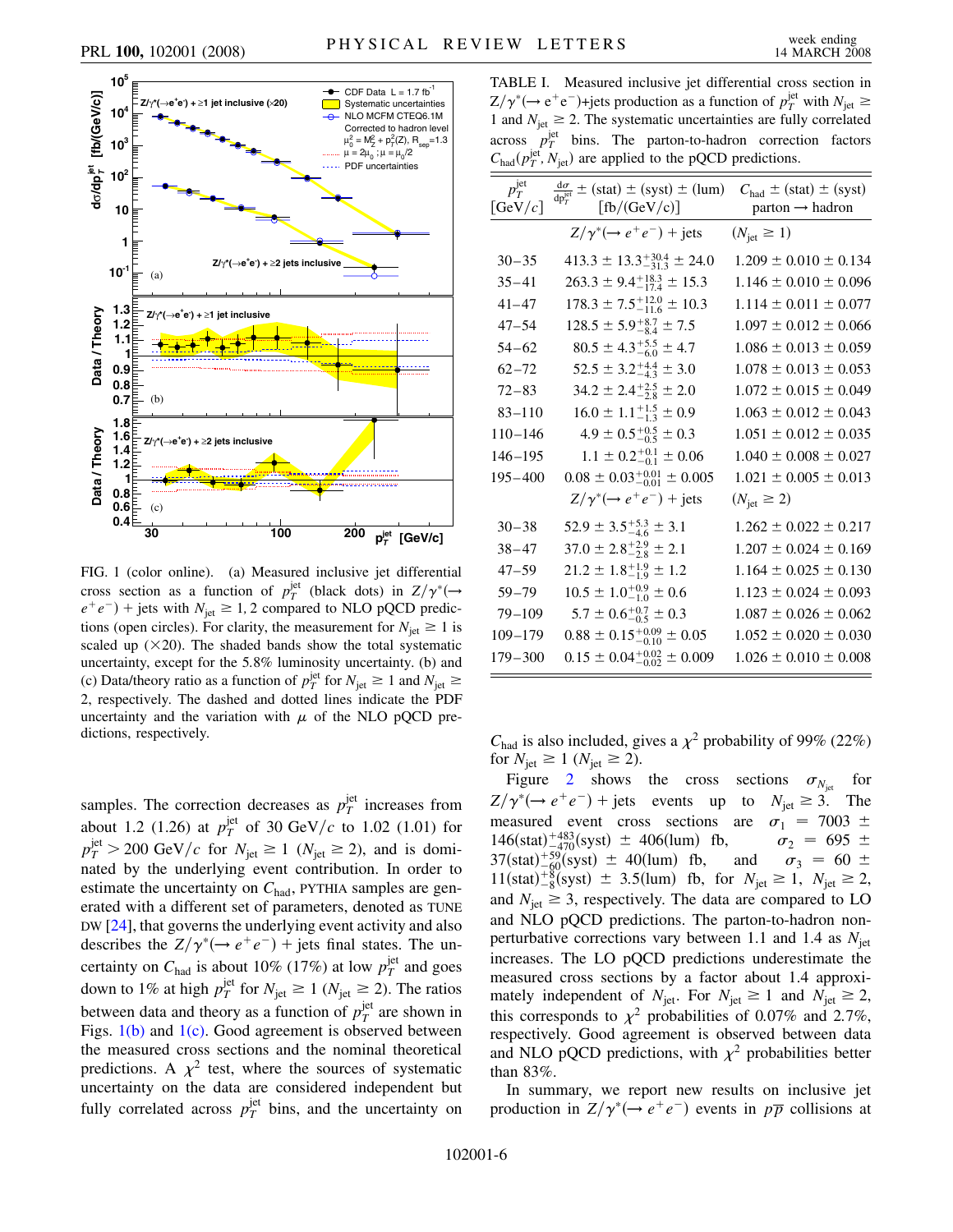<span id="page-6-33"></span>

FIG. 2 (color online). (a) Measured cross section for inclusive jet production in  $Z/\gamma^*(\rightarrow e^+e^-)$  events as a function of  $N_{jet}$ compared to LO and NLO pQCD predictions. The shaded bands show the total systematic uncertainty, except for the 5*:*8% luminosity uncertainty. (b) Ratio of data and NLO to LO pQCD predictions versus *N*jet. The dashed and dotted lines indicate the PDF uncertainty and the variation with  $\mu$  of the NLO pQCD predictions, respectively.

 $\sqrt{s} = 1.96 \text{ TeV}$  for jets with  $p_T^{\text{jet}} > 30 \text{ GeV}/c$  and  $|y^{jet}|$  < 2.1, based on 1.7 fb<sup>-1</sup> of CDF run II data. The measured cross sections are well described by NLO pQCD predictions including nonperturbative corrections.

We thank the Fermilab staff and the technical staffs of the participating institutions for their vital contributions. This work was supported by the U.S. Department of Energy and National Science Foundation; the Italian Istituto Nazionale di Fisica Nucleare; the Ministry of Education, Culture, Sports, Science and Technology of Japan; the Natural Sciences and Engineering Research Council of Canada; the National Science Council of the Republic of China; the Swiss National Science Foundation; the A.P. Sloan Foundation; the Bundesministerium für Bildung und Forschung, Germany; the Korean Science and Engineering Foundation and the Korean Research Foundation; the Science and Technology Facilities Council and the Royal Society, UK; the Institut National de Physique Nucleaire et Physique des Particules/CNRS; the Russian Foundation for Basic Research; the Comisión Interministerial de Ciencia y Tecnología, Spain; the European Community's Human Potential Programme; the Slovak R&D Agency; and the Academy of Finland.

<span id="page-6-1"></span>**[b](#page-0-1)**Visitor from Universidad Iberoamericana, Mexico D.F., Mexico.

- <span id="page-6-2"></span>[c](#page-0-2) Visitor from Queen Mary, University of London, London, E1 4NS, England.
- <span id="page-6-3"></span>[d](#page-0-0)Visitor from University de Oviedo, E-33007 Oviedo, Spain.
- <span id="page-6-4"></span>[e](#page-0-3) Visitor from University Libre de Bruxelles, B-1050 Brussels, Belgium.
- <span id="page-6-5"></span>[f](#page-0-4)Visitor from University of Athens, 15784 Athens, Greece.
- <span id="page-6-6"></span>[g](#page-0-5) Visitor from University of Bristol, Bristol BS8 1TL, United Kingdom.
- <span id="page-6-7"></span>[h](#page-0-6)Visitor from TX Tech University, Lubbock, TX 79409, USA.
- <span id="page-6-8"></span><sup>[i](#page-0-7)</sup>Visitor from University of Edinburgh, Edinburgh EH9 3JZ, United Kingdom.
- <span id="page-6-10"></span><span id="page-6-9"></span>[j](#page-0-8) Visitor from University College Dublin, Dublin 4, Ireland. <sup>[k](#page-0-9)</sup>Visitor from University of Heidelberg, D-69120 Heidelberg, Germany.
- <span id="page-6-11"></span>[l](#page-1-0) Visitor from University of CA Santa Cruz, Santa Cruz, CA 95064, USA.
- <span id="page-6-12"></span>[mV](#page-1-1)isitor from University of Cyprus, Nicosia CY-1678, Cyprus.
- <span id="page-6-13"></span><sup>[n](#page-1-2)</sup>Visitor from Nagasaki Institute of Applied Science, Nagasaki, Japan.
- <span id="page-6-14"></span><sup>[o](#page-1-3)</sup>Visitor from University of CA Irvine, Irvine, CA 92697, USA.
- <span id="page-6-16"></span><span id="page-6-15"></span>PVisitor from Cornell University, Ithaca, NY 14853, USA. <sup>[q](#page-1-5)</sup>Visitor from University of Manchester, Manchester M13 9PL, England.

<span id="page-6-17"></span>'Visito[r](#page-1-6) from Chinese Academy of Sciences, Beijing 100864, China.

- <span id="page-6-19"></span><span id="page-6-18"></span>[1] D. J. Gross and F. Wilczek, Phys. Rev. D **8**, 3633 (1973).
- [2] J. Campbell and R. K. Ellis, Phys. Rev. D **65**, 113007 (2002).
- <span id="page-6-20"></span>[3] T. Affolder *et al.* (CDF Collaboration), Phys. Rev. D **63**, 072003 (2001).F. Abe *et al.* (CDF Collaboration), Phys. Rev. Lett. **77**, 448 (1996).
- <span id="page-6-21"></span>[4] D. Acosta *et al.* (CDF Collaboration), Phys. Rev. D **71**, 032001 (2005).
- <span id="page-6-22"></span>[5] We use a cylindrical coordinate system about the beam axis with polar angle  $\theta$  and azimuthal angle  $\phi$ . We define  $E_T = E \sin \theta$ ,  $p_T = p \sin \theta$ , pseudorapidity  $\eta =$ - ln[tan( $\frac{\theta}{2}$ )], and rapidity  $y = \frac{1}{2} \ln \left( \frac{E + p_z}{E - p_z} \right)$ .
- <span id="page-6-23"></span>[6] D. Acosta *et al.*, Nucl. Instrum. Methods Phys. Res., Sect. A **494**, 57 (2002).
- <span id="page-6-24"></span>[7] T. Sjöstrand *et al.*, Comput. Phys. Commun. **135**, 238 (2001).
- <span id="page-6-26"></span><span id="page-6-25"></span>[8] H. L. Lai *et al.*, Eur. Phys. J. C **12**, 375 (2000).
- [9] T. Affolder *et al.* (CDF Collaboration), Phys. Rev. D **65**, 092002 (2002).
- <span id="page-6-28"></span><span id="page-6-27"></span>[10] O. Saltó, Ph.D. thesis, U.A.B., Barcelona, 2008.
- [11] R. Brun *et al.*, Technical Report No. CERN-DD/EE/84-1, 1987.
- <span id="page-6-29"></span>[12] G. Grindhammer, M. Rudowicz, and S. Peters, Nucl. Instrum. Methods Phys. Res., Sect. A **290**, 469 (1990).
- <span id="page-6-31"></span><span id="page-6-30"></span>[13] B. L. Winer, Int. J. Mod. Phys. A **16S1C**, 1169 (2001).
- <span id="page-6-32"></span>[14] Charge conjugation is implied throughout the Letter.
- [15] A. Abulencia *et al.* (CDF Collaboration), J. Phys. G **34**, 2457 (2007).

<span id="page-6-0"></span><sup>&</sup>lt;sup>[a](#page-0-0)</sup>IFIC(CSIC-Universitat de Valencia), 46071 Valencia, Spain.